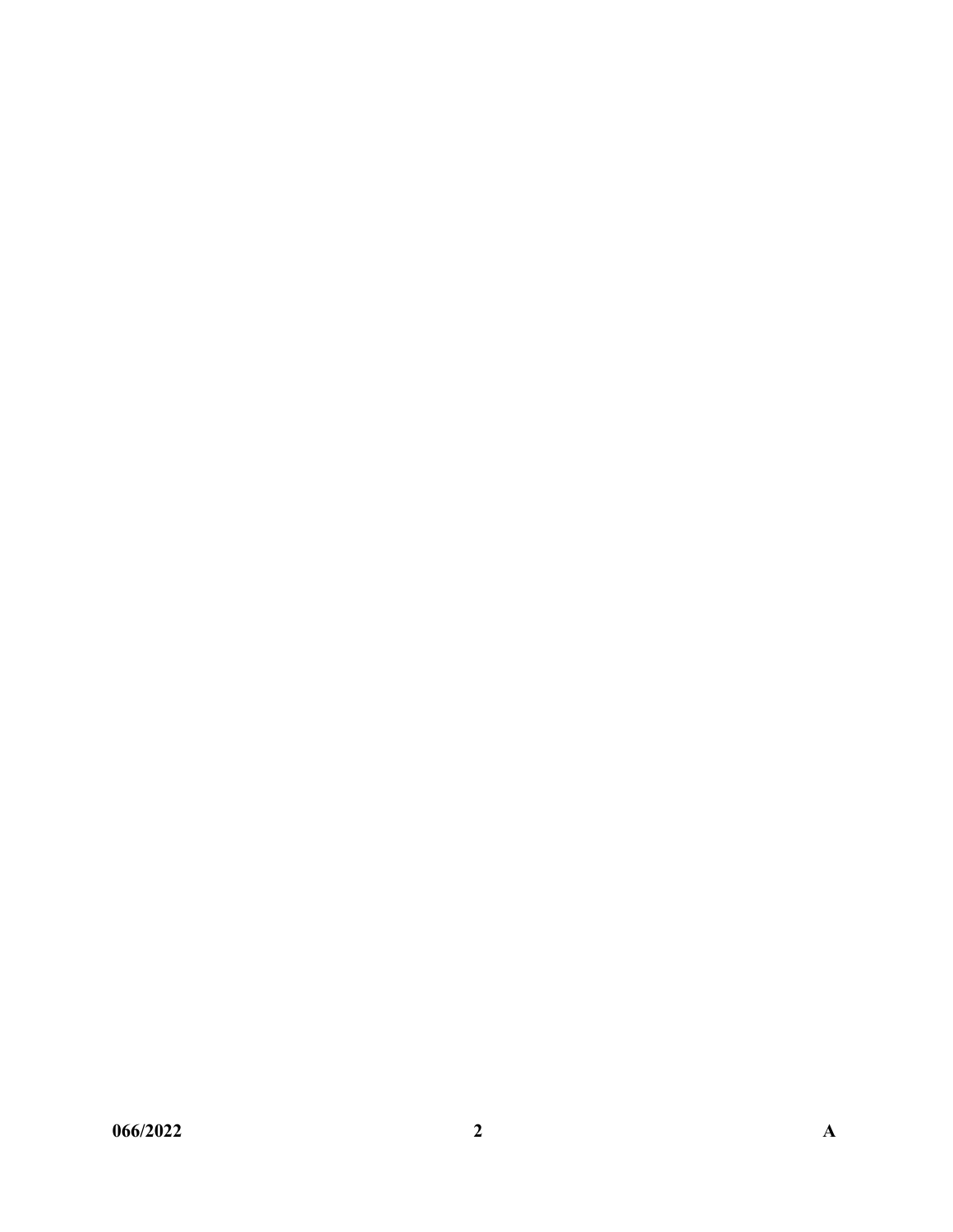## 066/2022

1. Which material is used for making a leg vice ?

#### Total Marks : 100 Marks

(A) Chilled cast iron (B) Mild steel

Time : 1 hour and 30 minutes

| A  |      |                                                                     | 3   |                               | 066/2022<br>[P.T.O.] |
|----|------|---------------------------------------------------------------------|-----|-------------------------------|----------------------|
|    | (C)  | Silicon Carbide                                                     |     | (D) Boron Carbide             |                      |
|    | (A)  | Emery                                                               | (B) | Aluminium Oxide               |                      |
| 7. |      | The natural abrasive used in the manufacture of grinding wheel is   |     |                               |                      |
|    | (D)  | Most of them have uneven spacing of teeth                           |     |                               |                      |
|    | (C)  | Held in tap wrench for reaming                                      |     |                               |                      |
|    | (B)  | Shank has Morse taper                                               |     |                               |                      |
|    | (A)  | They have a long taper lead                                         |     |                               |                      |
| 6. |      | Identify the wrong statement from the following about Hand reamers? |     |                               |                      |
|    | (C)  | Type of setting                                                     | (D) | Type of material              |                      |
|    | (A)  | Length                                                              | (B) | Pitch                         |                      |
| 5. |      | Which one is not a factor in the specification of Hack saw blades ? |     |                               |                      |
|    | (C)  | <b>Steel Rule</b>                                                   | (D) | <b>Bevel Protractor</b>       |                      |
|    | (A)  | <b>Bevel Gauge</b>                                                  | (B) | Universal Bevel Gauge         |                      |
| 4. |      | Which of the following is a direct angular measuring instrument?    |     |                               |                      |
|    |      | $(C)$ i & ii only                                                   | (D) | All the above $(i, ii &$ iii) |                      |
|    |      | $(A)$ i & iii only                                                  | (B) | ii & iii only                 |                      |
|    | iii. | It is available only in single cut                                  |     |                               |                      |
|    | ii.  | It is used for filing narrow grooves above 10 degree.               |     |                               |                      |
|    | i.   | It has the cross section of a sharp triangle                        |     |                               |                      |
| 3. |      | Select the right statement/statements about knife edge file?        |     |                               |                      |
|    | (C)  | Hermaphrodite Calliper                                              |     | (D) Leg and point calliper    |                      |
|    |      | (A) Bent Leg Calliper                                               | (B) | Odd Leg Calliper              |                      |
| 2. |      | Which one of the following is not the other name of Jenny Calliper? |     |                               |                      |
|    | (C)  | <b>Stainless Steel</b>                                              | (D) | Grey cast Iron                |                      |
|    |      |                                                                     |     |                               |                      |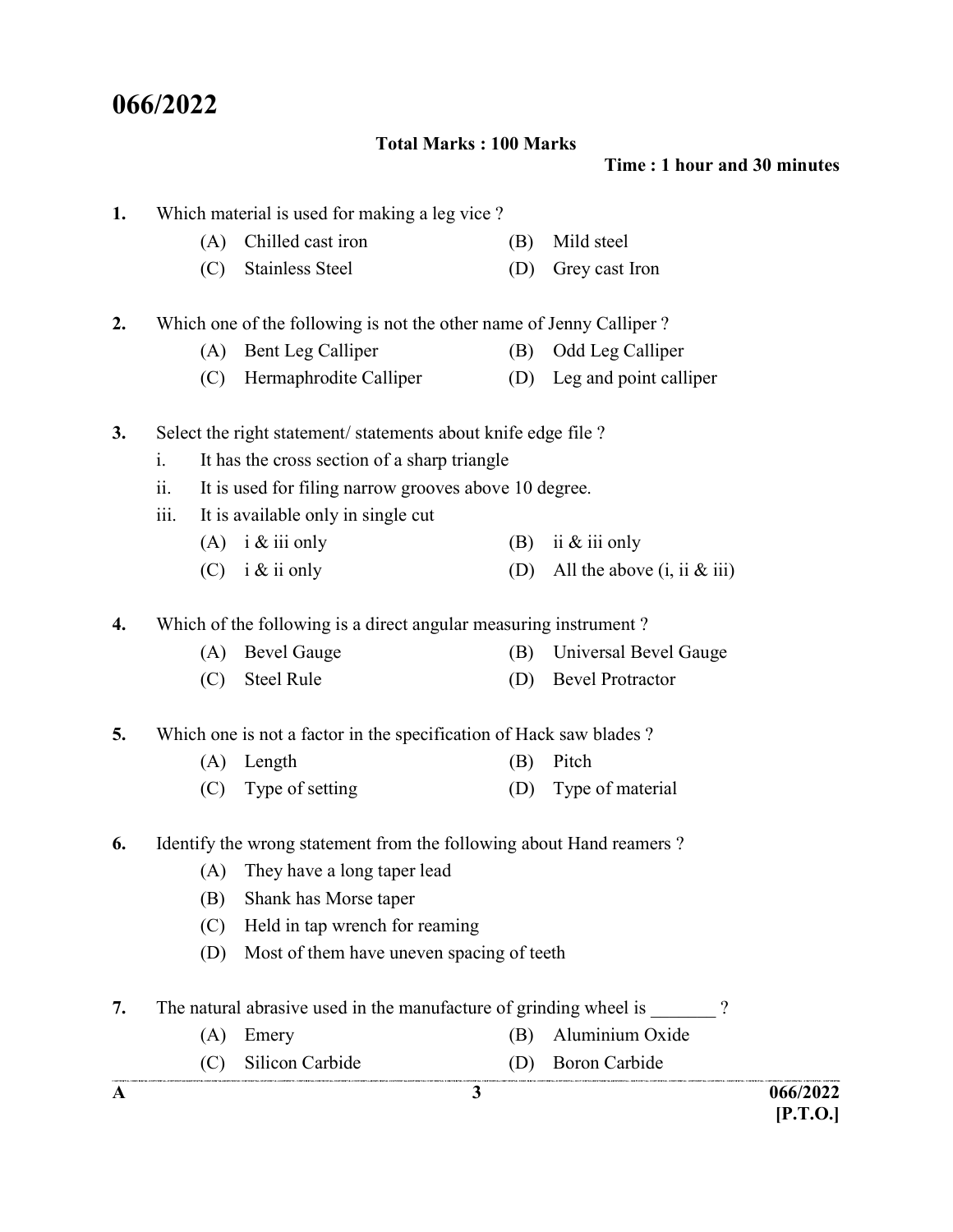- 8. Which drilling machine is used for performing operations such as drilling, reaming and tapping many holes in a specific unit at one time ?
	- (A) Pillar Drilling Machine
	- (B) Gang Drilling Machine
	- (C) Multi Spindle Head Drilling Machine
	- (D) Radial Drilling Machine
- 9. Identify the correct statement/statements from the following about counter sinking ?
	- i. It is used to deburr a hole after drilling.
	- ii. It is done to accommodate countersink rivet heads.
	- iii. A drilled hole can be enlarged by this process.
	- iv. It is helpful in chamfering the ends of a hole for thread cutting.
		- (A) i, ii & iii Only (B) i, ii & iv Only
		- (C) ii, iii  $\&$  iv Only (D) All the above (i, ii, iii  $\&$  iv)
- 10. Guide plate is a part of Die ?
	- (A) Circular Split Die (B) Half die
		- (C) Adjustable Screw Plate Die (D) Die Nut

11. In an outside micrometer the datum line and graduations are marked on  $\frac{1}{2}$ ?

- (A) Thimble (B) Barrel
- (C) Spindle (D) Frame
- 12. Which of the following statements are true about a Vernier Calliper ?
	- i. It is a precision measuring instrument.
	- ii. Fixed jaws of a Vernier Callipers are part of the Vernier slide.
	- iii. The main scale graduations are marked on the beam.
		- (A) i  $\&$  ii Only (B) ii  $\&$  iii Only
		- (C) i & iii Only (D) All the above  $(i, ii & iii)$

13. Which instrument is used with Vernier height gauge to check the location of a hole ?

- (A) Surface gauge (B) Inside micrometer
- (C) Dial indicator (D) Depth gauge
- 14. Identify the correct statement/statements from the following about the advantages of using gauges ?
	- i. Faster checking of product
	- ii. Less dependence on operator skill
	- iii. Economical when compared to measuring instruments
		- (A)  $i \& \text{ii Only}$  (B) ii  $\& \text{iii Only}$
		- (C) i  $\&$  iii Only (D) All the above (i, ii  $\&$  iii)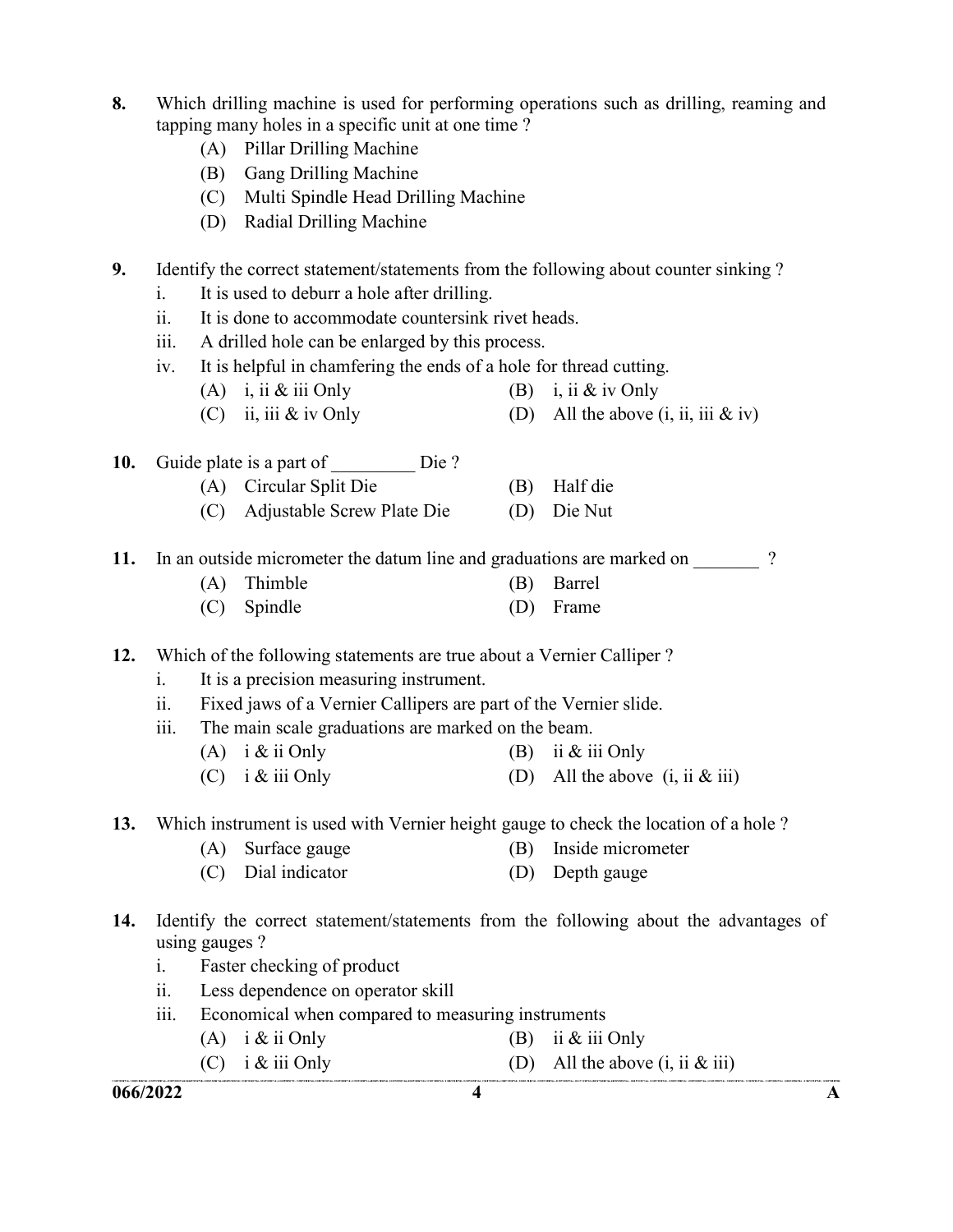A  $\overline{5}$  066/2022 15. Which surface finishing operation is done on the opposite measuring faces of slip gauge blocks to make it flat and parallel ? (A) Grinding (B) Lapping (C) Electroplating (D) Machining 16. Pick out the wrong statement/statements about the purpose of holes drilled across the body of a sine bar ? i. Reduce weight ii. Facilitate clamping on angle plate iii. Insert round pin for measuring (A) i & ii Only (B) All the above  $(i, ii \& iii)$  (C) iii Only (D) i Only 17. In the tolerance size, '20H7', the number 7 denotes . (A) Grade of tolerance (B) Basic size (C) Fundamental deviation (D) Actual size 18. Which key positions itself in the key way to accommodate the hub to have an easy assembling ? (A) Feather Key (B) Jib Key (C) Hollow Saddle Key (D) Woodruff Key 19. Name the rivet used in light assembly, where riveting is done by hammering ? (A) Countersink head (B) Conical head (C) Pan head (D) Bifurcated 20. **EXAM** fixture is used for parts that require machining on evenly spaced surfaces ? (A) Indexing Fixture (B) Plate Fixture (C) Angle Plate Fixture (D) Vice jaw Fixture 21. Identify the wrong statement/statements about the refractory material "Dinas Bricks"? i. They are made from ground quartz ii. They are also called quartz bricks. iii. They can withstand sudden temperature changes. (A) i Only (B) iii Only (C) i & ii Only (D) All the above  $(i, ii \& iii)$ 22. Which of the following part of an anvil is used for bending and rounding operations? (A) Beak (B) Face (C) Hardie Hole (D) Round Hole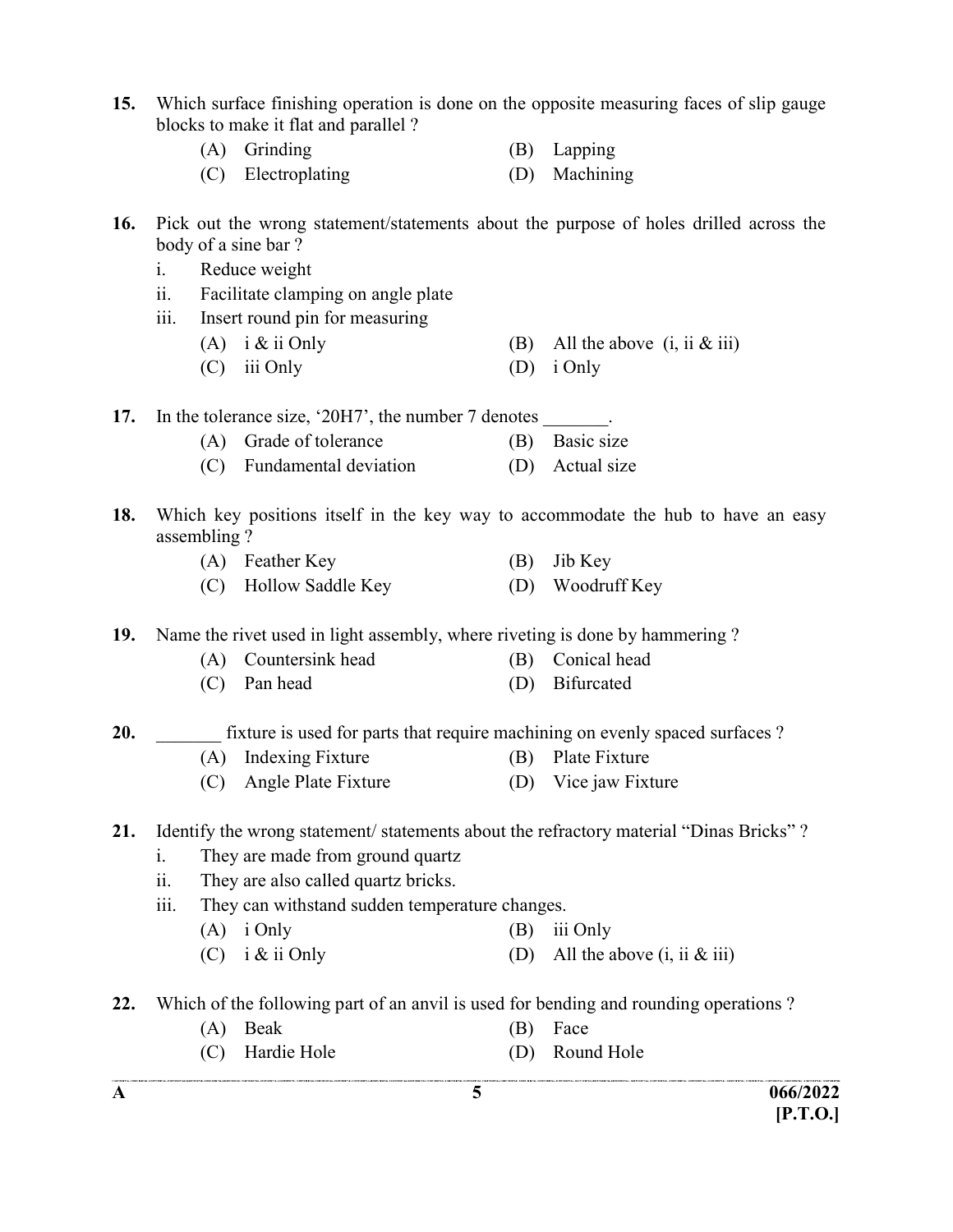- 23. The forging operation in which, the length of a piece of metal is reduced and its cross sectional area is increased is known as  $\frac{1}{2}$ ?
	- (A) Drawing out (B) Bending
	- (C) Upsetting (D) Twisting

24. The cutting angle of a straight snip is degree.

- (A) 89 Degree (B) 67 Degree
- (C) 87 Degree (D) 90 Degree
- 25. Which stake is used for turning up flanges on sheet metal disc?
	- (A) Half moon stake (B) Hatchet stake
	- (C) Round bottom stake (D) Funnel stake
- 26. Pick out the correct statement/statements about the process of hemming in sheet metal work ?
	- i. The edges are folded to 180 degree.
	- ii. It will make the edges sharp.
	- iii. The stiffness of the edges can be increased.
		- (A) i  $&$  ii only
		- (B) i  $&$  iii only
		- (C) ii & iii only
		- (D) All the above  $(i, ii \& iii)$
- 27. What is the gas storage capacity of oxygen cylinder in oxyacetylene welding ?

| (A) $5 \text{ m}^3$ | (B) $10 \text{ m}^3$ |
|---------------------|----------------------|
| (C) $7 \text{ m}^3$ | (D) $12 \text{ m}^3$ |

- 28. Which one of the gas flame combination used in gas welding has the lowest flame temperature ?
	- (A) Oxy-acetylene (B) Oxy-hydrogen (C) Oxy-LPG (D) Oxy-coal gas

29. Which of the following welding defect is the result of a very narrow edge preparation ?

- (A) Under cut (B) Porosity
- (C) Incomplete penetration (D) Slag inclusion
- 30. Which of the following non destructive testing method for testing welded joints is suitable only for ferrous metals ?
	- (A) Visual Test (B) Magnetic Test
	- (C) Dye Penetrant Test (D) Radiographic Test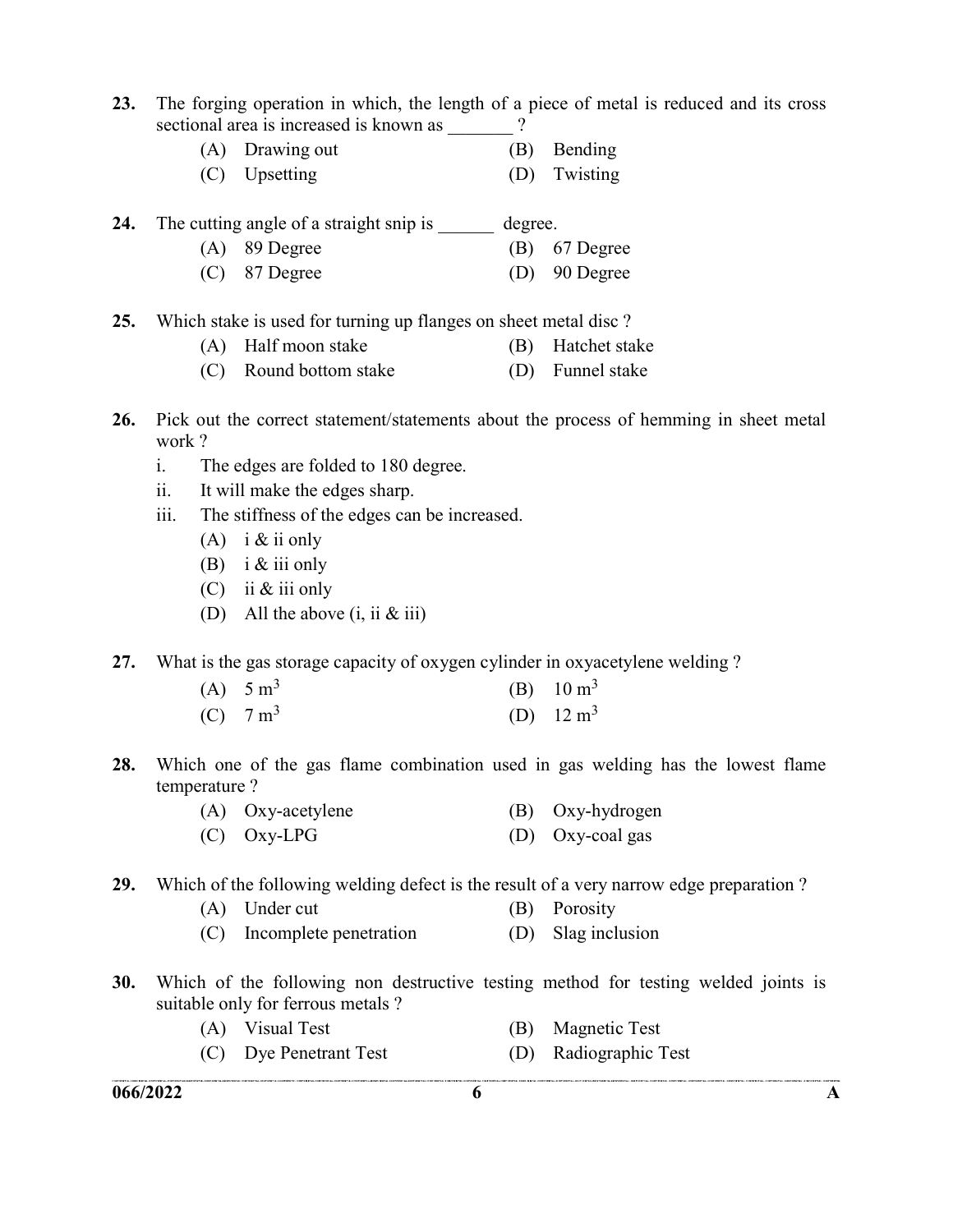| 31.        |     | In diesel cycle engine the combustion takes place at                                  |     |                                                                                            |
|------------|-----|---------------------------------------------------------------------------------------|-----|--------------------------------------------------------------------------------------------|
|            | (A) | Constant temperature                                                                  | (B) | Constant volume                                                                            |
|            | (C) | Constant pressure                                                                     | (D) | Constant pressure & temperature                                                            |
| 32.        |     | The dwell angle on a three cylinder engine compared to four-cylinder engine is        |     |                                                                                            |
|            | (A) | More                                                                                  | (B) | Less                                                                                       |
|            | (C) | Same                                                                                  | (D) | May be more or less                                                                        |
| 33.        |     | In a four stroke engine, in which of the following condition its stroke is increased? |     |                                                                                            |
|            | (A) | Connecting rod is lengthened                                                          | (B) | Piston is shortened                                                                        |
|            | (C) | Crank throw increased                                                                 | (D) | Crank throw decreased                                                                      |
| 34.        |     |                                                                                       |     | A four cylinder engine has a capacity of 2.8 Liters and its clearance volume in one        |
|            |     | cylinder is 100 cm <sup>3</sup> , what is its compression ratio?                      |     |                                                                                            |
|            | (A) | 7:1                                                                                   | (B) | 8:1                                                                                        |
|            | (C) | 10:1                                                                                  | (D) | 14:1                                                                                       |
| 35.        |     | The fluctuation of engine speed during cycle of operation depends upon                |     |                                                                                            |
|            | (A) | Power output                                                                          | (B) | Speed of fly wheel                                                                         |
|            | (C) | Mass of crank shaft                                                                   | (D) | Mass of fly wheel                                                                          |
| 36.        |     | The distance between axis of the piston pin and the top of the piston crown is called |     |                                                                                            |
|            | (A) | Throw height                                                                          | (B) | Compression height                                                                         |
|            | (C) | Height of piston                                                                      | (D) | Ring land height                                                                           |
| 37.        |     | Which of the following is NOT a type of piston pin fastening method                   |     |                                                                                            |
|            | (A) | Semi floating                                                                         | (B) | Fully floating                                                                             |
|            | (C) | Three quarter floating                                                                | (D) | Set screw type                                                                             |
| 38.        |     | The piston skirt clearance at room temperature is about                               |     |                                                                                            |
|            | (A) | $0.008$ mm                                                                            | (B) | $0.08$ mm                                                                                  |
|            | (C) | $0.40$ mm                                                                             | (D) | $0.04$ mm                                                                                  |
| <b>39.</b> | as  |                                                                                       |     | The cross sectional area of one cylinder of an engine is multiplied by its stroke is known |
|            | (A) | Stroke volume                                                                         | (B) | Piston displacement                                                                        |
|            | (C) | Swept volume                                                                          | (D) | All of these                                                                               |
| 40.        |     | The maximum permissible ovality in an engine cylinder is usually                      |     |                                                                                            |
|            | (A) | $0.001$ mm                                                                            | (B) | $0.01$ mm                                                                                  |
|            | (C) | $0.10$ mm                                                                             | (D) | $0.05$ mm                                                                                  |
|            |     |                                                                                       |     |                                                                                            |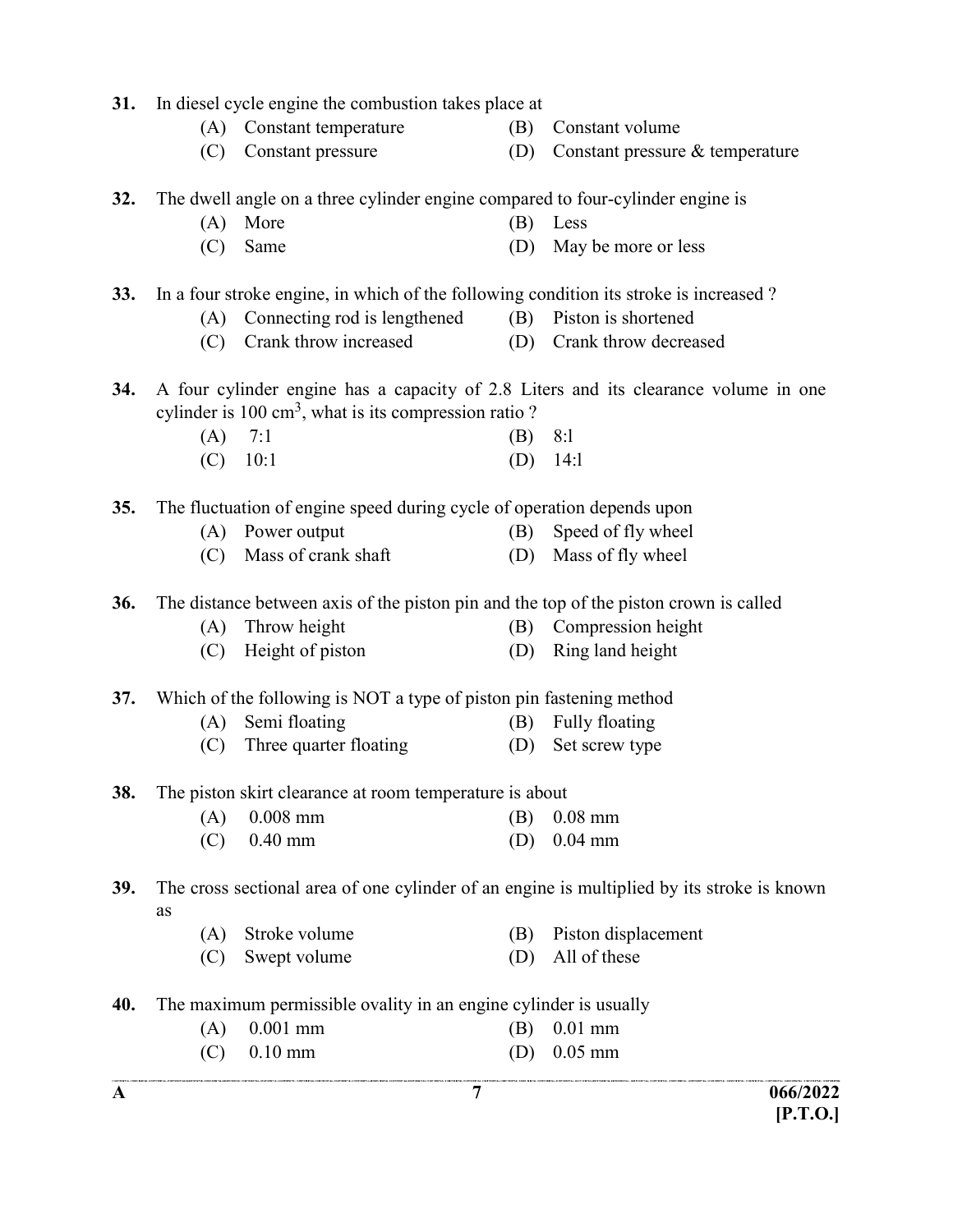- 41. What is the use of bourdon gauge ?
	-
	- (C) To measure temperature (D) All of these
	- (A) To measure volume (B) To measure pressure
		-
- 42. Which of the following chemical substance are added to lubricating oil as anti-forming additives ?
	- (A) Polyisobutane
	- (B) Polyalyenyl succinimides
	- (C) Polyorganosiloxanes
	- (D) Thiophosphoric acid

43. The bellows type thermostat valve fitted in cooling system is filled with \_\_\_\_\_\_.

- (A) Ethyl alcohol (B) Ethylene glycol
- (C) Glycerine (D) Ethyl

44. Which of the following is NOT an example of anti freeze agent used in engine coolant?

- (A) Ethylene glycol (B) Chloromethane
	-
	- (C) Ethyl alcohol (D) Calcium chloride

45. The maximum permissible resistance to flow in an engine oil filter is about

| $(A)$ 0.5 bar | $(B)$ 1 bar          |
|---------------|----------------------|
| $(C)$ 2 bars  | (D) $4 \text{ bars}$ |

46. The vacuum valve inside the radiator pressure cap is usually set to operate when the vacuum exceeds about

| $(A)$ 2 kPa | $(B)$ 3 kPa          |
|-------------|----------------------|
| $(C)$ 5 kPa | (D) $10 \text{ kPa}$ |

47. When two metallic surfaces move over each other under direct contact the friction produced is called

| (A) Viscous friction  | (B) Direct friction |
|-----------------------|---------------------|
| (C) Boundary friction | (D) Solid friction  |

- 48. The minimum temperature at which oil gives off sufficient vapour to form combustible mixture with air is known as
	- (A) Flash point (B) Fire point
	- (C) Combustion point (D) Pour point

#### 49. Which lubrication system uses a separate oil tank ?

- (A) Wet sump lubrication (B) Splash lubrication
- (C) Petroil lubrication (D) Dry sump lubrication
- 50. Which of the following is NOT a component of an air intake system ?
	- (A) Turbo charger (B) Air Compressor
	- (C) Inter cooler (D) Intake manifold
-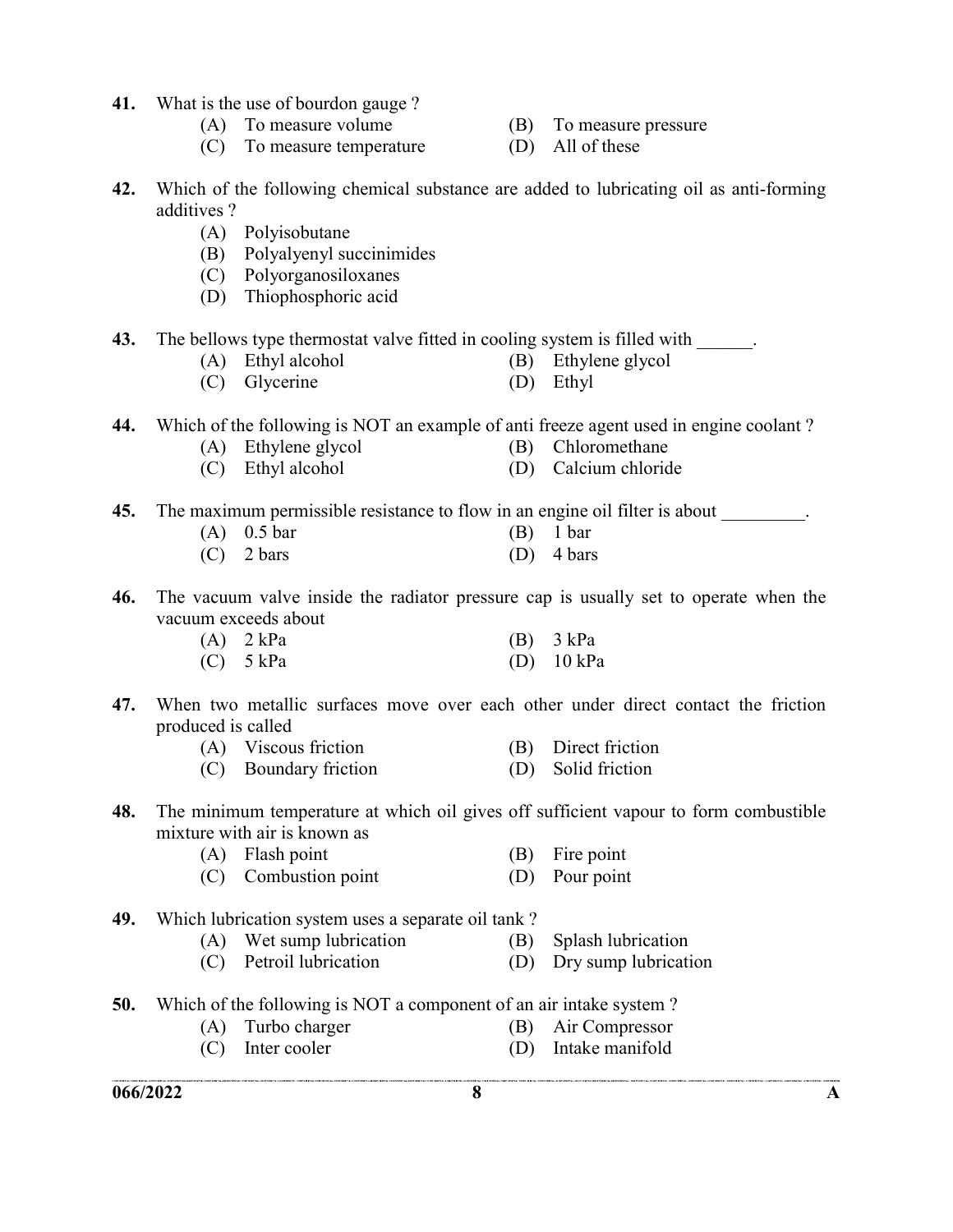| 51. | In emission control technique EGR system controls which emission? |                                                                        |     |                                                                                              |  |  |
|-----|-------------------------------------------------------------------|------------------------------------------------------------------------|-----|----------------------------------------------------------------------------------------------|--|--|
|     |                                                                   | (A) Nitrous oxide                                                      | (B) | Carbon monoxide                                                                              |  |  |
|     | (C)                                                               | Hydrocarbon                                                            | (D) | All of these                                                                                 |  |  |
| 52. |                                                                   |                                                                        |     | The measurement of fuel delivered by each plunger with the control rod in a fixed            |  |  |
|     |                                                                   | position and its comparison is called _______.                         |     |                                                                                              |  |  |
|     |                                                                   | (A) Metering                                                           | (B) | Calibration                                                                                  |  |  |
|     |                                                                   | (C) Phasing                                                            | (D) | Governing                                                                                    |  |  |
| 53. |                                                                   | The opening pressure of hole type nozzles varies from                  |     |                                                                                              |  |  |
|     |                                                                   | $(A)$ 5-10 MPa                                                         | (B) | 13-26 MPa                                                                                    |  |  |
|     |                                                                   | $(C)$ 17-34 MPa                                                        | (D) | 23-46 MPa                                                                                    |  |  |
| 54. |                                                                   |                                                                        |     | Which type nozzle has an advantage of preventing deposit of carbon in the spray hole?        |  |  |
|     | (A)                                                               | Single hole type                                                       | (B) | Multi hole type                                                                              |  |  |
|     |                                                                   | (C) Long stem nozzle                                                   | (D) | Pintle type                                                                                  |  |  |
| 55. | engine?                                                           |                                                                        |     | How much maximum pressure is developed by high pressure diesel pump in CRDI                  |  |  |
|     |                                                                   | (A) 2000 Kg/cm <sup>2</sup>                                            |     | (B) $1600 \text{ Kg/cm}^2$                                                                   |  |  |
|     |                                                                   | (C) $1200 \text{ Kg/cm}^2$                                             | (D) | 700 Kg/cm <sup>2</sup>                                                                       |  |  |
| 56. |                                                                   |                                                                        |     | In a diesel engine the duration between the time of injection and time of ignition is called |  |  |
|     |                                                                   | (A) Injection lag                                                      | (B) | Ignition lag                                                                                 |  |  |
|     | (C)                                                               | Delay period                                                           | (D) | Period of injection                                                                          |  |  |
| 57. |                                                                   | How many fuel chambers are in HEUI?                                    |     |                                                                                              |  |  |
|     | (A)                                                               | One                                                                    | (B) | Two                                                                                          |  |  |
|     | (C)                                                               | Three                                                                  | (D) | Four                                                                                         |  |  |
| 58. |                                                                   | Which type of exhaust emission control requires Diesel exhaust fluid ? |     |                                                                                              |  |  |
|     | (A)                                                               | EGR                                                                    | (B) | <b>EVAP</b>                                                                                  |  |  |
|     | (C)                                                               | <b>DPF</b>                                                             | (D) | <b>SCR</b>                                                                                   |  |  |
| 59. |                                                                   | How do we achieve near zero emission diesel engines?                   |     |                                                                                              |  |  |
|     | (A)                                                               | Combo of PCV and EGR                                                   |     |                                                                                              |  |  |
|     | (B)                                                               | Combo of EGR and SCR                                                   |     |                                                                                              |  |  |
|     | (C)                                                               | Combo of PCV and 3 way catalytic converter                             |     |                                                                                              |  |  |
|     | (D)                                                               | Combo of DPF and EGR                                                   |     |                                                                                              |  |  |
| 60. |                                                                   |                                                                        |     | In three way catalytic converter which acts as reduction catalyst for NOx reduction?         |  |  |
|     | (A)                                                               | Palladium                                                              | (B) | Platinum                                                                                     |  |  |
|     | (C)                                                               | Rhodium                                                                | (D) | Cerium                                                                                       |  |  |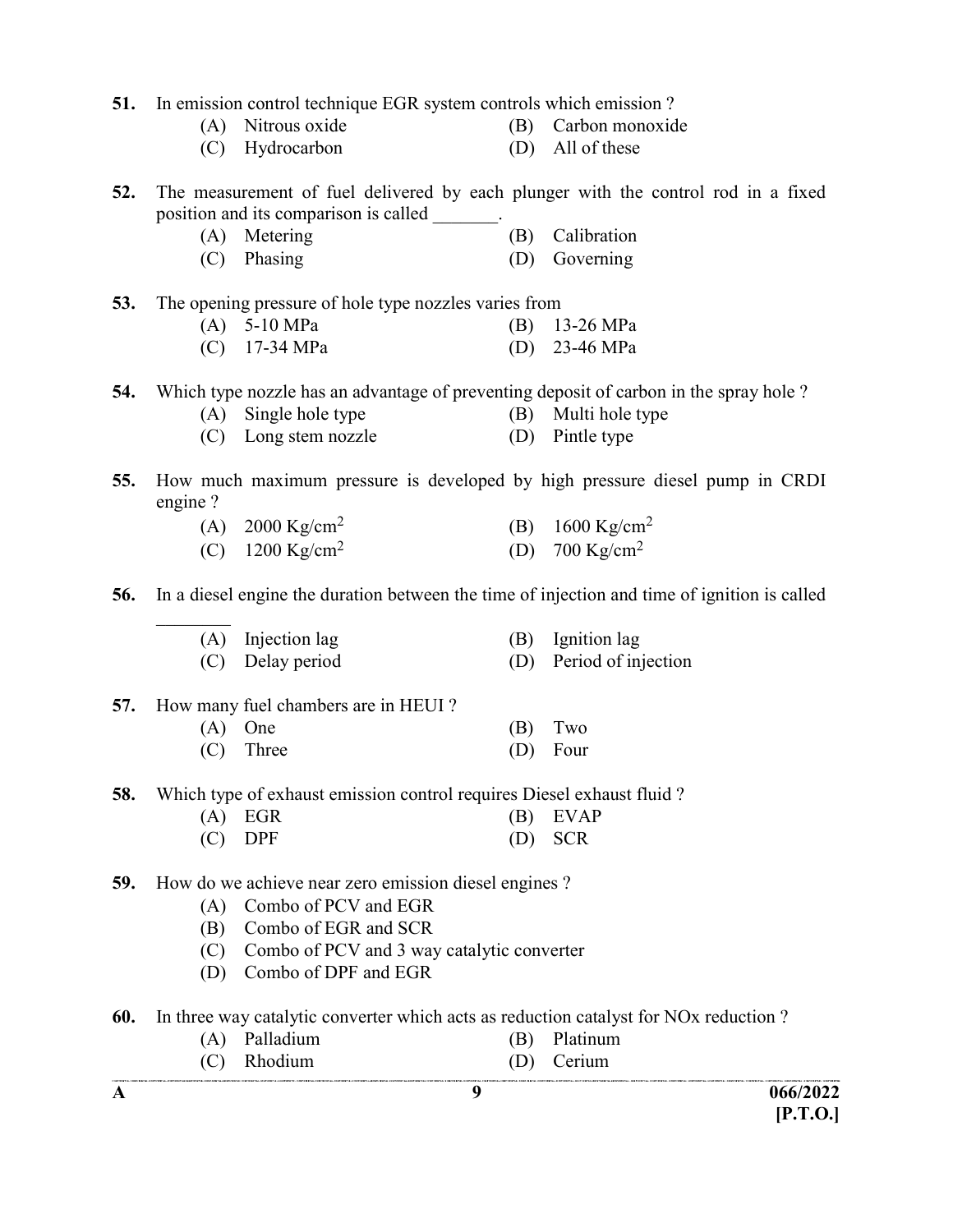|     | 066/2022                                                         | CONTROL ALCOHOLISTIC THE DOWNLOAN CONTROL CONTROL TO FEMALE SIMPLEMENT CONTROL CONTROL CONTROL FOR THE<br>10 |     | A                                                                                           |  |
|-----|------------------------------------------------------------------|--------------------------------------------------------------------------------------------------------------|-----|---------------------------------------------------------------------------------------------|--|
|     | (C)                                                              | Three quarter floating axle                                                                                  | (D) | Quarter floating axle                                                                       |  |
|     | (A)                                                              | Semi floating axle                                                                                           | (B) | Full floating axle                                                                          |  |
| 68. |                                                                  | removing the wheels?                                                                                         |     | Which rear axle shaft support makes it possible to take off the axle shaft without          |  |
|     |                                                                  |                                                                                                              |     |                                                                                             |  |
|     | (C)                                                              | Cage unit                                                                                                    | (D) | Pinion gear                                                                                 |  |
|     | (A)                                                              | Planetery gear                                                                                               | (B) | Crown wheel                                                                                 |  |
| 67. |                                                                  |                                                                                                              |     | In a Differential unit, which part does not revolve when the vehicle is in straight drive ? |  |
|     | (C)                                                              | Rear leaf spring                                                                                             | (D) | Rear Universal joint                                                                        |  |
|     | (A)                                                              | Rear shock absorber                                                                                          | (B) | Rear Axle casing                                                                            |  |
| 66. | In a Hotchkiss drive, the rear end driving torque is taken up by |                                                                                                              |     |                                                                                             |  |
|     | (C)                                                              | Crank shaft                                                                                                  | (D) | Primary flywheel                                                                            |  |
|     | (A)                                                              | Clutch                                                                                                       | (B) | Vibration damper                                                                            |  |
| 65. |                                                                  | of dual mass fly wheel isolate the fly wheel mass system of the engine.                                      |     |                                                                                             |  |
|     | (C)                                                              | Torque converter                                                                                             | (D) | Multi plate clutch                                                                          |  |
|     | (A)                                                              | Synchromesh gearbox                                                                                          | (B) | Fluid flywheel                                                                              |  |
| 64. |                                                                  | On which device the lock up clutch mechanism is installed?                                                   |     |                                                                                             |  |
|     | (C)                                                              | Multi and double cone type                                                                                   | (D) | Porche type                                                                                 |  |
|     | (A)                                                              | Baulk type                                                                                                   | (B) | Baulk ring type                                                                             |  |
| 63. | versa ?                                                          |                                                                                                              |     | Which type of synchroniser unit is mostly used to engage the IV gear from III and vice      |  |
|     |                                                                  |                                                                                                              |     |                                                                                             |  |
|     | (C)                                                              | Clutch operation                                                                                             | (D) | Automatic transmission                                                                      |  |
|     | (A)                                                              | Hydraulic brake                                                                                              | (B) | Hydraulic power steering                                                                    |  |
| 62. |                                                                  | On which system the slave cylinder is installed?                                                             |     |                                                                                             |  |
|     | (C)                                                              | Flywheel and Pressure plate                                                                                  | (D) | Flywheel and Crankshaft                                                                     |  |
|     | (A)                                                              | Flywheel and Gearbox                                                                                         | (B) | <b>Engine and Gearbox</b>                                                                   |  |
| 61. |                                                                  | Clutch plate is located in between                                                                           |     |                                                                                             |  |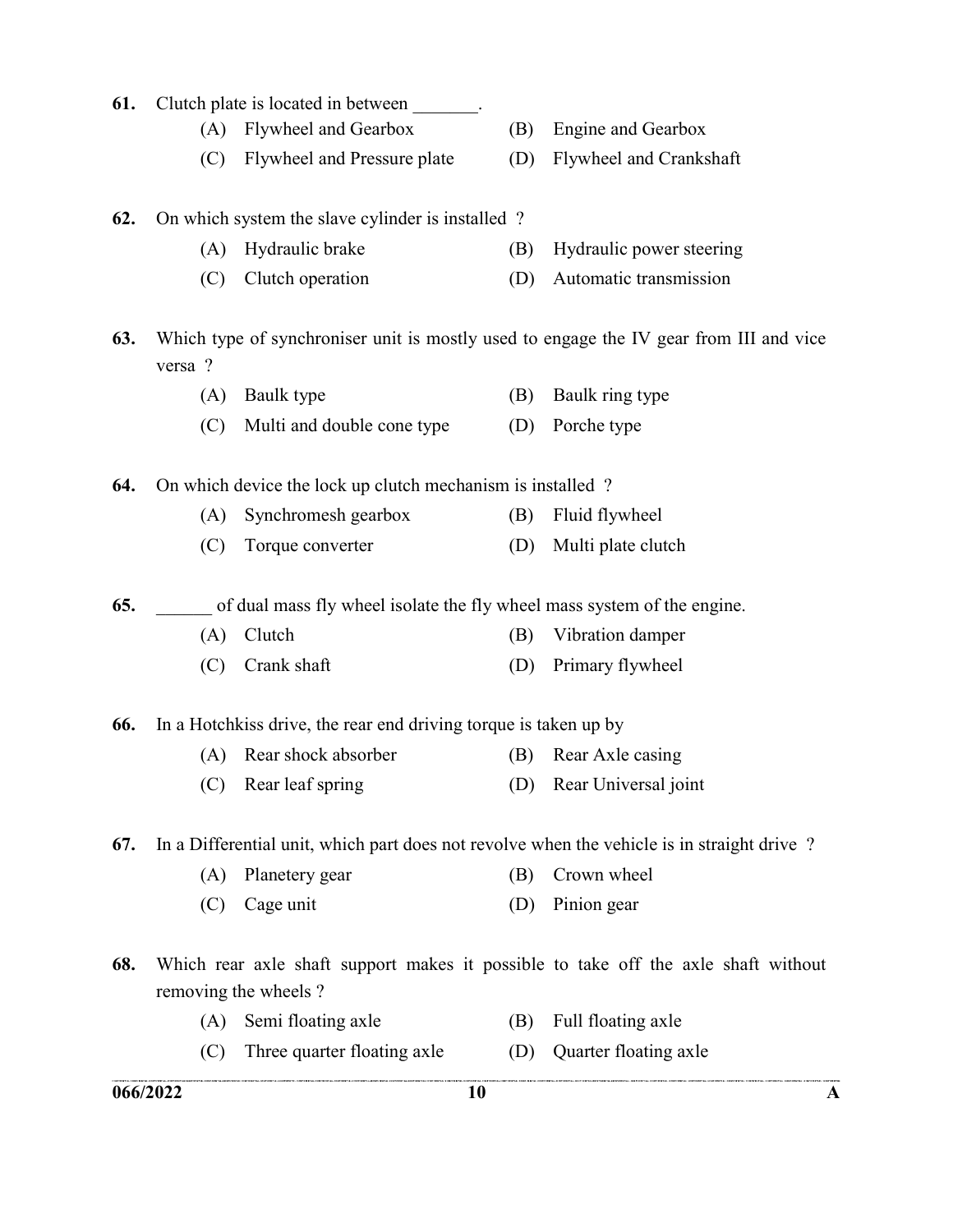|  | 69. Hooke's joint uses | bearing to support the cross in the yoke. |  |
|--|------------------------|-------------------------------------------|--|
|--|------------------------|-------------------------------------------|--|

|  | $(A)$ Ball |  | (B) Roller |
|--|------------|--|------------|
|--|------------|--|------------|

(C) Needle (D) Bush

70. In a Torque converter, torque multiplication is achieved by

- (A) Impeller (B) Stator
- (C) Freewheel Unit (D) Turbine

71. The weight of vehicle components between the suspension and the road surface is called

- (A) Unsprung weight (B) Sprung weight
- (C) Vehicle weight (D) Axle weight

72. The purpose of Shackle in a Suspension system is to  $\qquad \qquad$ .

- (A) Control side torque
- (B) Absorb road shock
- (C) Control rear torque
- (D) Allow spring length to change

73. The tilt of the front wheel from the vertical is called

- (A) Castor angle (B) Camber angle
- (C) King pin inclination (D) Toe in

#### 74. Which type of steering gear is used in Maruti 800 cars ?

- (A) Worm and Sector type
- (B) Recirculating ball type
- (C) Rack and Pinion type
- (D) Worm and Roller type
- 75. The ratio of Tyre section height and Tyre section width is known as  $\qquad \qquad$ 
	- (A) Height ratio (B) Width ratio
		- (C) Tyre ratio (D) Aspect ratio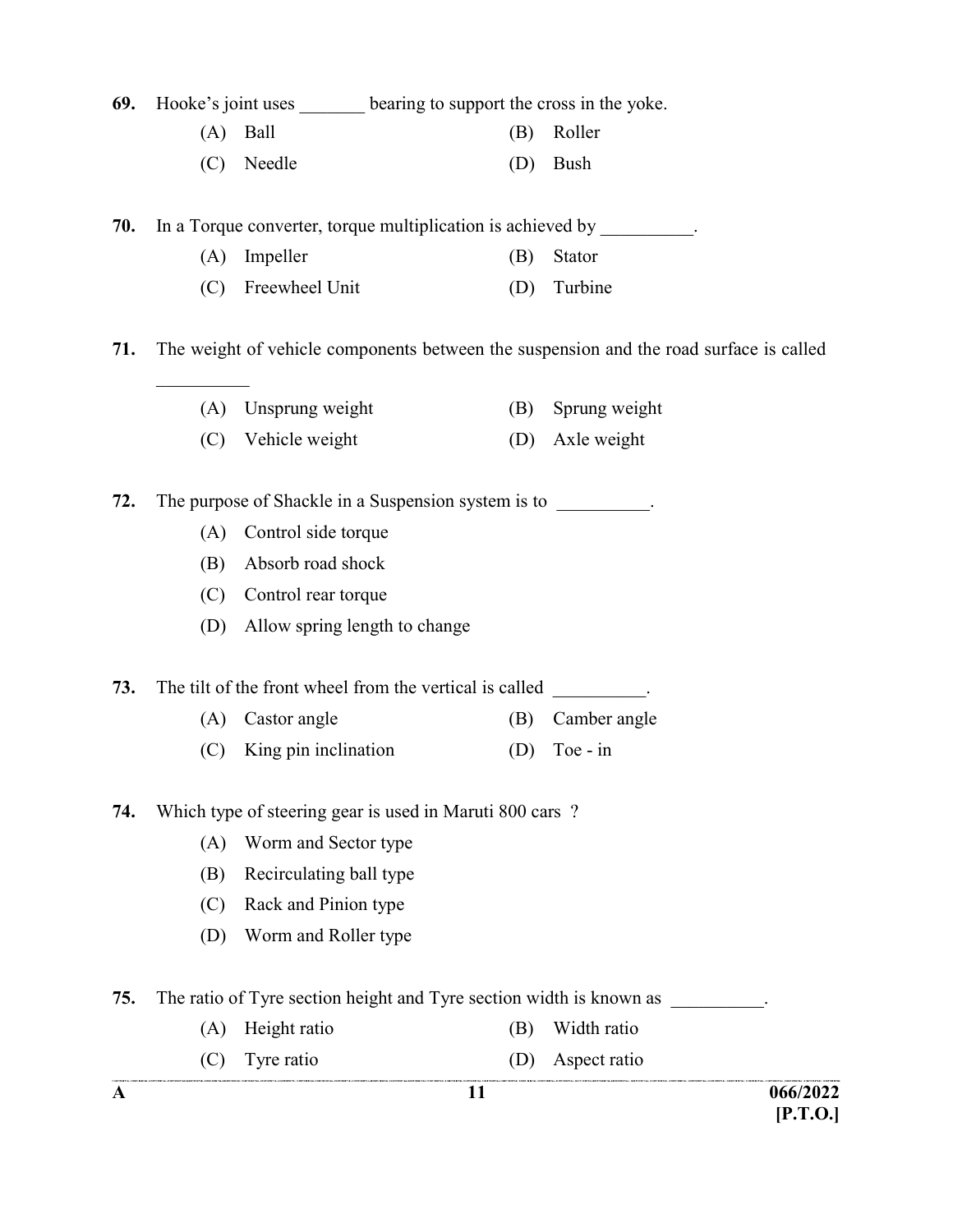#### **76.** The bead of the tyre rest on the

- (A) Wheel hub (B) Wheel Rim
- (C) Disc (D) Tyre shoulder

77. On releasing the disc brake, which part act as a return spring and retracts the piston and the friction pads away from the disc ?

- (A) Callipers (B) Revolving Disc
- (C) Rubber Sealing ring (D) Pedal return spring

78. The purpose of brake proportioning valves in the braking system is

- (A) Increase braking force
- (B) Reduces brake pedal effort
- (C) Prevent leakage of fluid
- (D) Provide balanced braking

79. In Air brake system, the brake pedal is connected to  $\blacksquare$ 

- (A) Unloader valve
- (B) Brake valve
- (C) System Protection valve
- (D) Brake chamber

80. Which type of wheel cylinder helps to apply different pressure on each brake shoe?

- (A) Single Piston wheel cylinder
- (B) Double piston with straight bore
- (C) Double Piston with step bore
- (D) Baffle type piston wheel cylinder
- 81. **Show** is the protective device layer over the insulated cable.
	- (A) PVC insulation (B) Crimping
	- (C) Circuit breaker (D) Shielding
- 82. The ability to store energy in the form of electric charge is called
	- (A) Capacitance (B) Resistance
	- (C) Electric Current (D) Inductance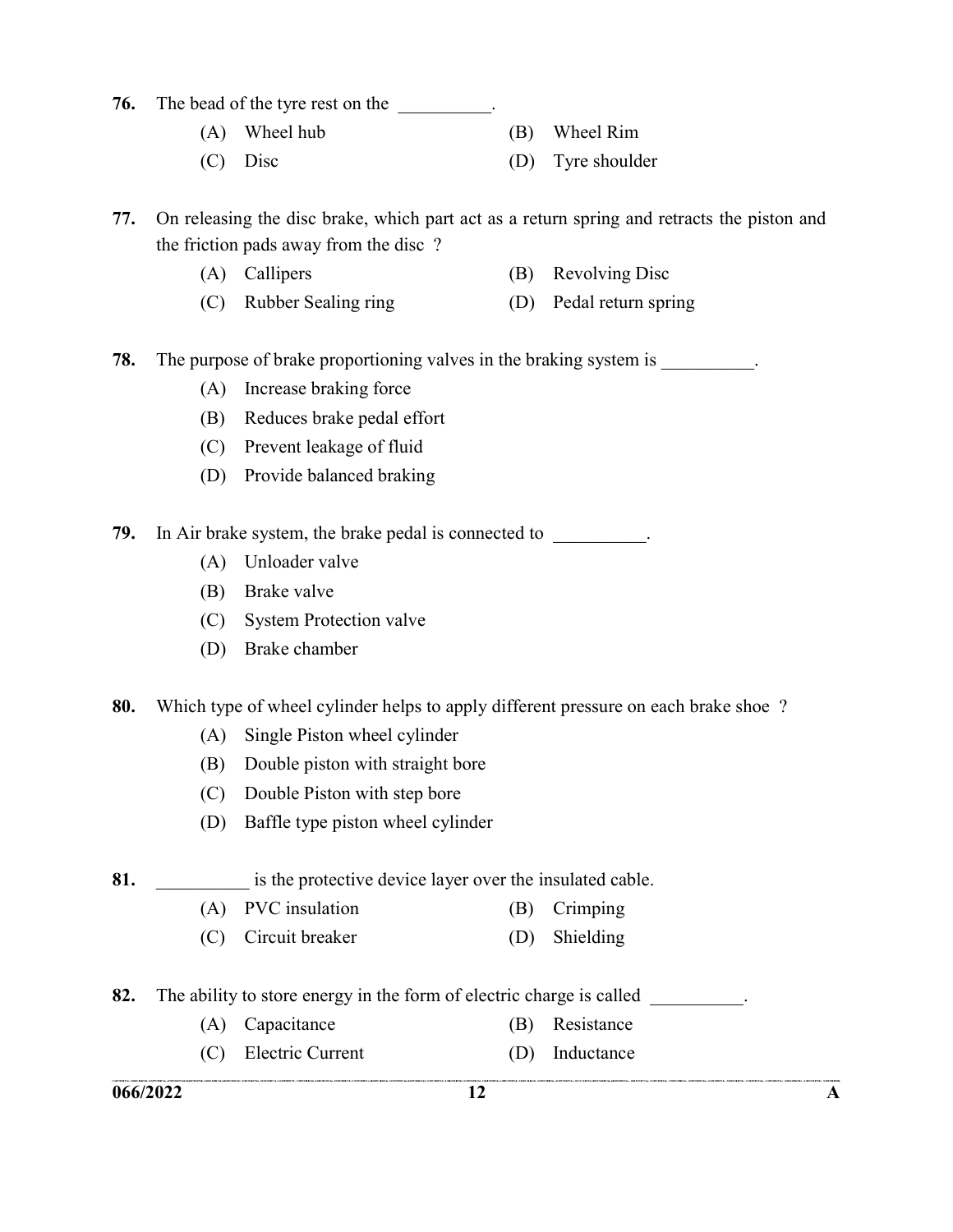|     |     |                                                                      | 13      | 066/2022                                                                                 |
|-----|-----|----------------------------------------------------------------------|---------|------------------------------------------------------------------------------------------|
|     | (C) | Ohm meter                                                            | (D)     | Growler                                                                                  |
|     | (A) | Multimeter                                                           | (B)     | Voltmeter                                                                                |
| 90. |     | Which is the internal short circuit checking device of the Armature? |         |                                                                                          |
|     | (D) |                                                                      |         |                                                                                          |
|     | (C) | Bendix pinion stuck on armature shaft<br>Defective brushes           |         |                                                                                          |
|     | (B) | Defective starter switch                                             |         |                                                                                          |
|     | (A) | Loose or poor connection                                             |         |                                                                                          |
| 89. |     |                                                                      |         | If starter spins, but does not engage flywheel, what is the reason for this trouble ?    |
|     | (C) | Needle bearing                                                       | (D)     | Bush bearing                                                                             |
|     | (A) | Ball bearing                                                         | (B)     | Roller bearing                                                                           |
| 88. |     | Which bearing is mounted on the brush end housing of the Alternator? |         |                                                                                          |
|     |     |                                                                      |         |                                                                                          |
|     | (C) | Starting motor                                                       | (D)     | Cut out relay                                                                            |
|     | (A) | Alternator                                                           | (B)     | Dynamo                                                                                   |
| 87. |     | Which device is used with slip rings and brushes ?                   |         |                                                                                          |
|     | (C) | Voltage regulator                                                    | (D)     | Cut-out Relay                                                                            |
|     | (A) | Rectifier assembly                                                   | (B)     | Current regulator                                                                        |
| 86. |     |                                                                      |         | Which device is used to maintain the constant voltage in an Alternator charging circuit? |
|     | (C) | $\overline{4}$                                                       | (D)     | $\mathbf{1}$                                                                             |
|     | (A) | 2                                                                    | $(B)$ 3 |                                                                                          |
| 85. |     | How many windings are provided in a solenoid switch?                 |         |                                                                                          |
|     | (C) | Ammeter                                                              | (D)     | Cell tester                                                                              |
|     | (A) | Hygrometer                                                           | (B)     | Hydrometer                                                                               |
| 84. |     | is a device used to perform a specific gravity test.                 |         |                                                                                          |
|     | (C) | Lead peroxide                                                        | (D)     | Reel lead                                                                                |
|     | (A) | Spongy lead                                                          | (B)     | Lead sulphate                                                                            |

[P.T.O.]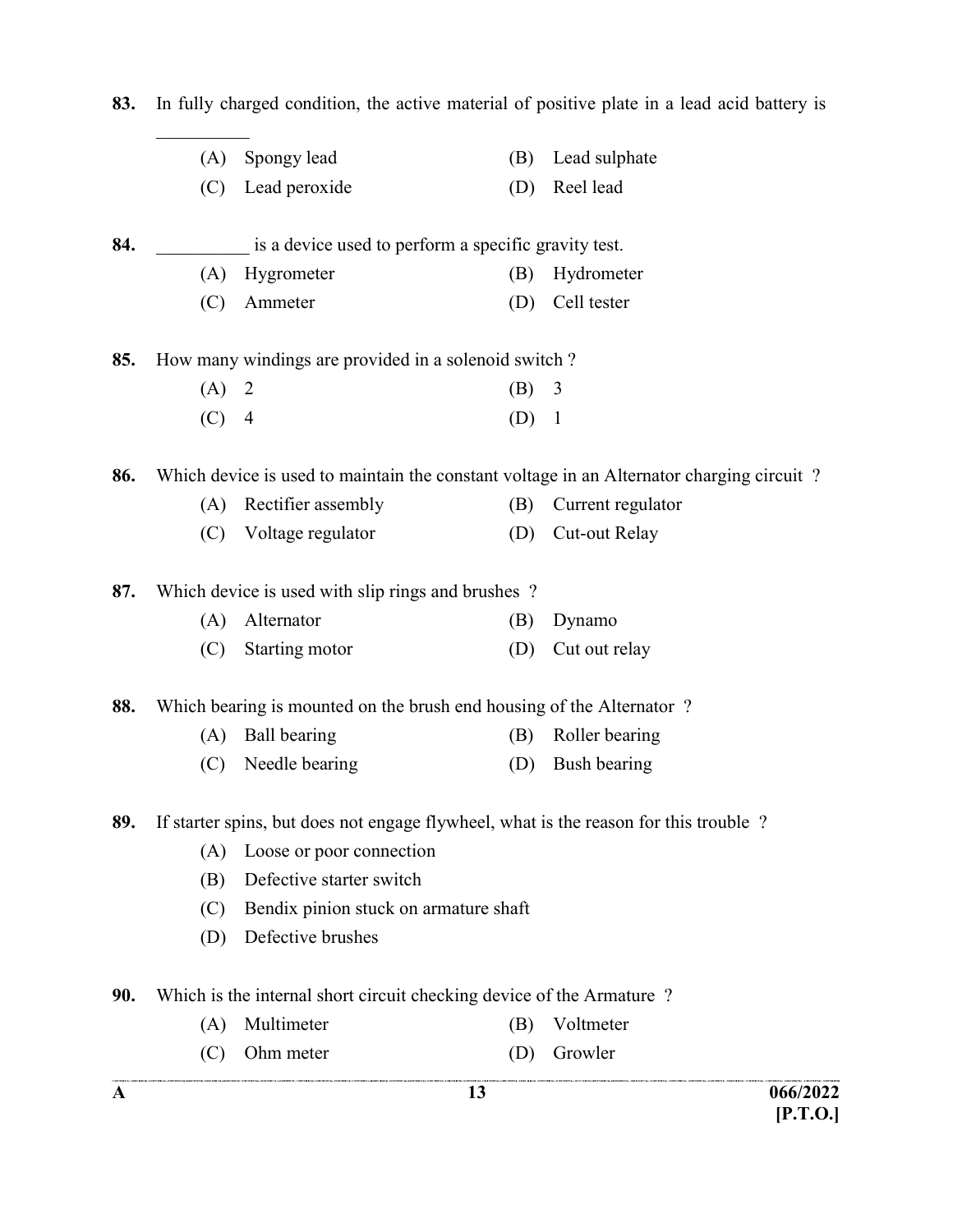- 91. The operation performed to open up any land with a view to prepare seed bed for growing crops is known as \_\_\_\_\_\_\_\_.
	-
	-
	- (A) Secondary tillage (B) Primary tillage
	- (C) Zero tillage (D) Conservation tillage
- 92. Which part of mould board plough invert the furrow slice to cover threshes ?
	- (A) Mould board (B) Land side
		-
- 
- (C) Cross shaft (D) Plough bottom
- 93. What is the purpose of hammer mill ?
	- (A) Digging out ground nut
	- (B) Removing the weed
	- (C) Cutting straw or hay
	- (D) Reduce the size of soiled materials
- 94. Which of the following agriculture implement used for preparing seed bed in a single pass both in dry and wet land conditions ?
	- (A) Harvester (B) Ditcher
	- (C) Rotavator (D) Scraper
- 95. Which agriculture implement combines stubble mulching and seed drilling into one machine ?
	- (A) Hand seed drill (B) Happy seeder
	- (C) Ditcher (D) Post hole digger

96. Which tilling method can be applied to irregular field ?

- (A) Circular travel tilling method (B) Alternate tilling method
- (C) Return tilling method (D) All of the three

97. The sprayers operated by IC engines or electric motors are called as \_\_\_\_\_\_\_.

- (A) Automizer (B) Power sprayer
- (C) Trailed type sprayer (D) All the three
- 98. What are the two adjustments for proper functioning of reaper ?
	- (A) Clearance & allowance (B) Alignment & clearance
		-
- - (C) Registration & allowance (D) Registration & alignment
- 99. In combine harvester, the straw walkers are mounted on
	- (A) Camshaft (B) Crankshaft
	- (C) Clutch shaft (D) Cutter bar
- 100. What is the function of auger in the cutting system of combine harvester ?
	- (A) Pull the cut crop to the middle of through
	- (B) Carry the empty straw to the floor
	- (C) Collect the chaff mixture
	- (D) Takes the crop from cutter bar

 $\mathcal{L}=\mathcal{L}^{\mathcal{L}}$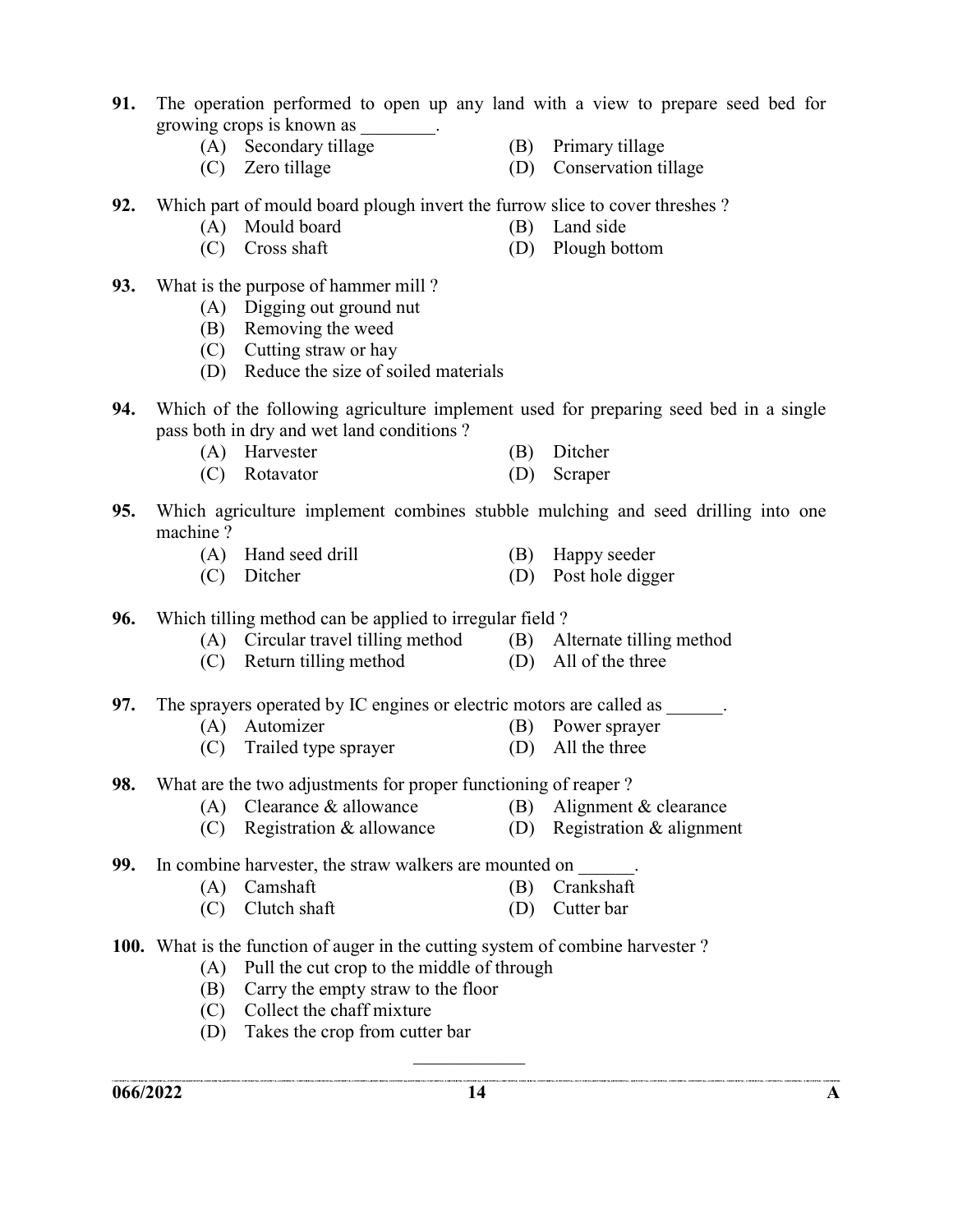#### SPACE FOR ROUGH WORK